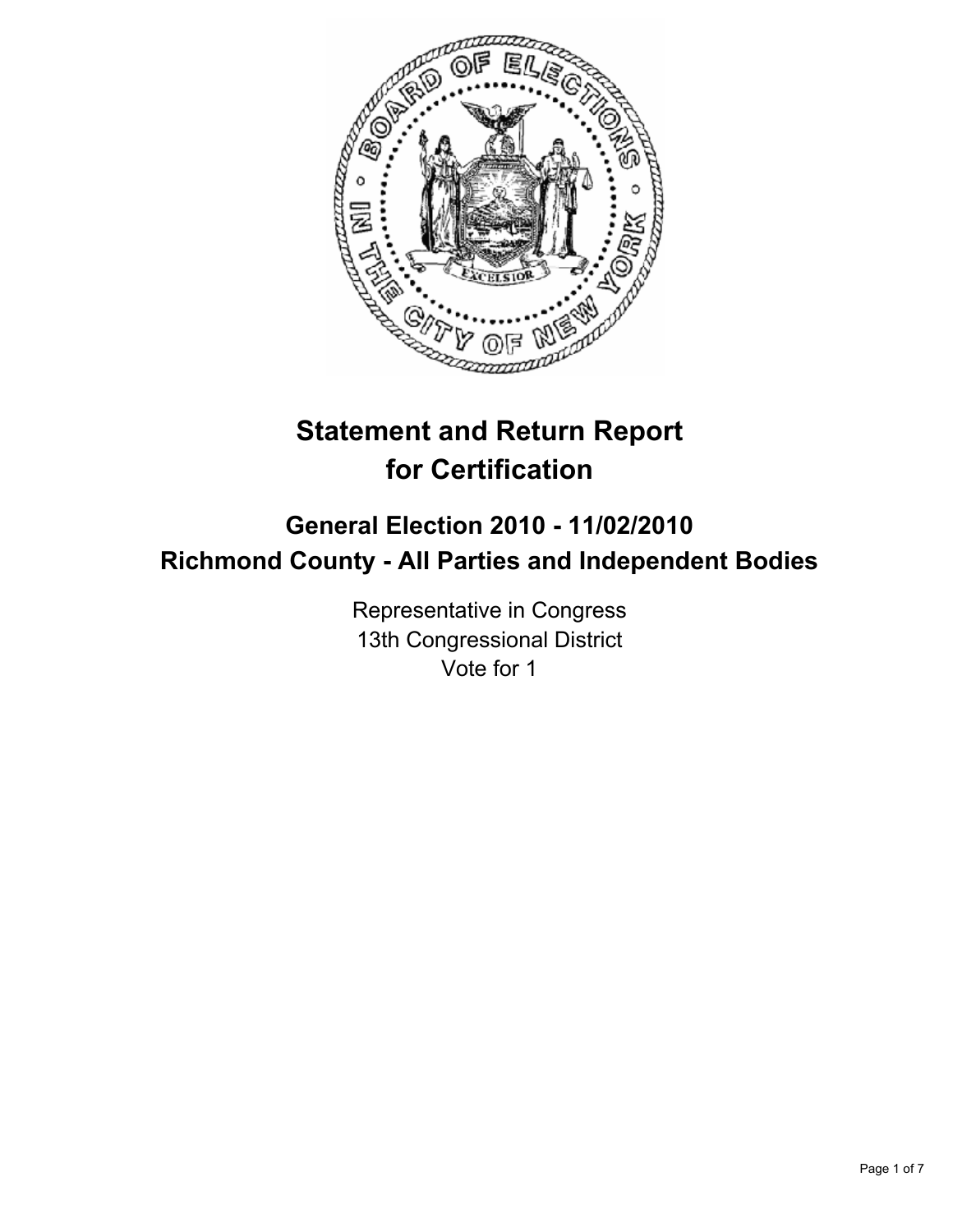

| <b>PUBLIC COUNTER</b>            | 16,620 |
|----------------------------------|--------|
| <b>EMERGENCY</b>                 | 0      |
| ABSENTEE/MILITARY                | 647    |
| <b>FFDFRAI</b>                   | 38     |
| <b>AFFIDAVIT</b>                 | 161    |
| <b>Total Ballots</b>             | 17,466 |
| MICHAEL E MCMAHON (DEMOCRATIC)   | 6,175  |
| MICHAEL G GRIMM (REPUBLICAN)     | 8,609  |
| MICHAEL E MCMAHON (INDEPENDENCE) | 624    |
| MICHAEL G GRIMM (CONSERVATIVE)   | 1,476  |
| TOM VENDITTELLI (LIBERTARIAN)    | 125    |
| CLAR LEMLICH (WRITE-IN)          | 1      |
| ELAINE BROWER (WRITE-IN)         | 1      |
| ELIZABETH CAMMARATA (WRITE-IN)   | 1      |
| MARIO CUOMO (WRITE-IN)           | 1      |
| MICHAEL MOORE (WRITE-IN)         | 1      |
| RICHARD FASANO (WRITE-IN)        | 1      |
| SHAWN RAMOS (WRITE-IN)           | 1      |
| <b>Total Votes</b>               | 17,016 |
| Unrecorded                       | 450    |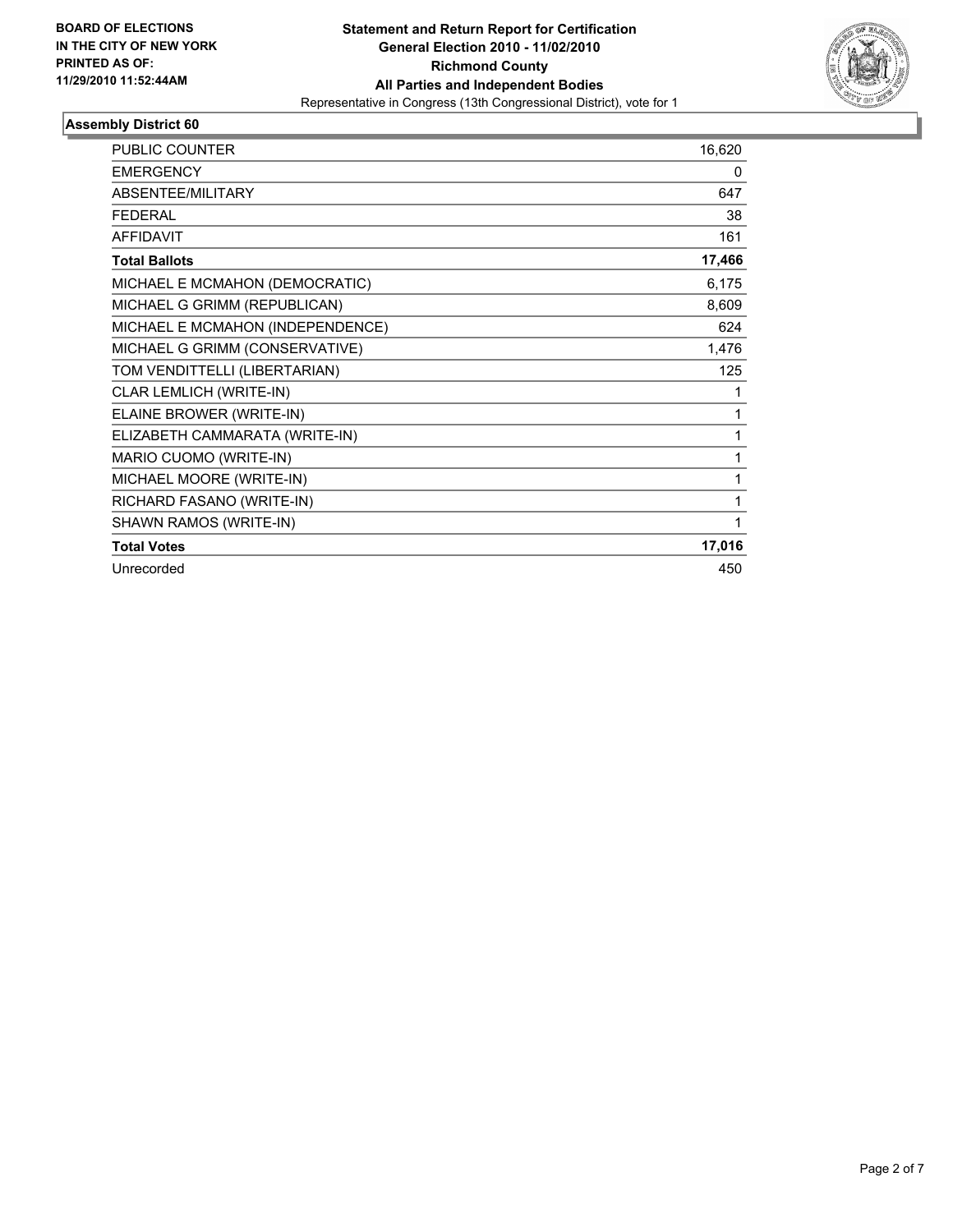

| PUBLIC COUNTER                                         | 24,889         |
|--------------------------------------------------------|----------------|
| <b>EMERGENCY</b>                                       | 0              |
| <b>ABSENTEE/MILITARY</b>                               | 890            |
| FEDERAL                                                | 62             |
| <b>AFFIDAVIT</b>                                       | 354            |
| <b>Total Ballots</b>                                   | 26,195         |
| MICHAEL E MCMAHON (DEMOCRATIC)                         | 15,984         |
| MICHAEL G GRIMM (REPUBLICAN)                           | 6,640          |
| MICHAEL E MCMAHON (INDEPENDENCE)                       | 1,122          |
| MICHAEL G GRIMM (CONSERVATIVE)                         | 1,449          |
| TOM VENDITTELLI (LIBERTARIAN)                          | 228            |
| ANTI-MCMAHON B/C HE VOTED AGAINST H.C. BILL (WRITE-IN) | 1              |
| BEELZEBUB (WRITE-IN)                                   | 1              |
| CHAMP J EDD (WRITE-IN)                                 | 1              |
| DAVID GOLDFARB (WRITE-IN)                              | 1              |
| DEBI ROSE (WRITE-IN)                                   | 1              |
| DIANE J SAVINO (WRITE-IN)                              | $\overline{2}$ |
| ERIK MERMAGEN (WRITE-IN)                               | 1              |
| HENRY J BARDEL (WRITE-IN)                              | 5              |
| HYACINTHIA ROBERTS (WRITE-IN)                          | 1              |
| INANIMATE CARBON ROD (WRITE-IN)                        | 1              |
| LORI SADDLER (WRITE-IN)                                | 1              |
| <b>MASTER KIM (WRITE-IN)</b>                           | 1              |
| MONA LEROY (WRITE-IN)                                  | 1              |
| NO NAME (WRITE-IN)                                     | 3              |
| NORMA SUE WOLFE (WRITE-IN)                             | 1              |
| OLIVER NOVAK (WRITE-IN)                                | 1              |
| PETER J MURRAY (WRITE-IN)                              | 1              |
| RICHARD CARLETTI (WRITE-IN)                            | 1              |
| STEVE HARRISON (WRITE-IN)                              | 1              |
| <b>Total Votes</b>                                     | 25,449         |
| Unrecorded                                             | 746            |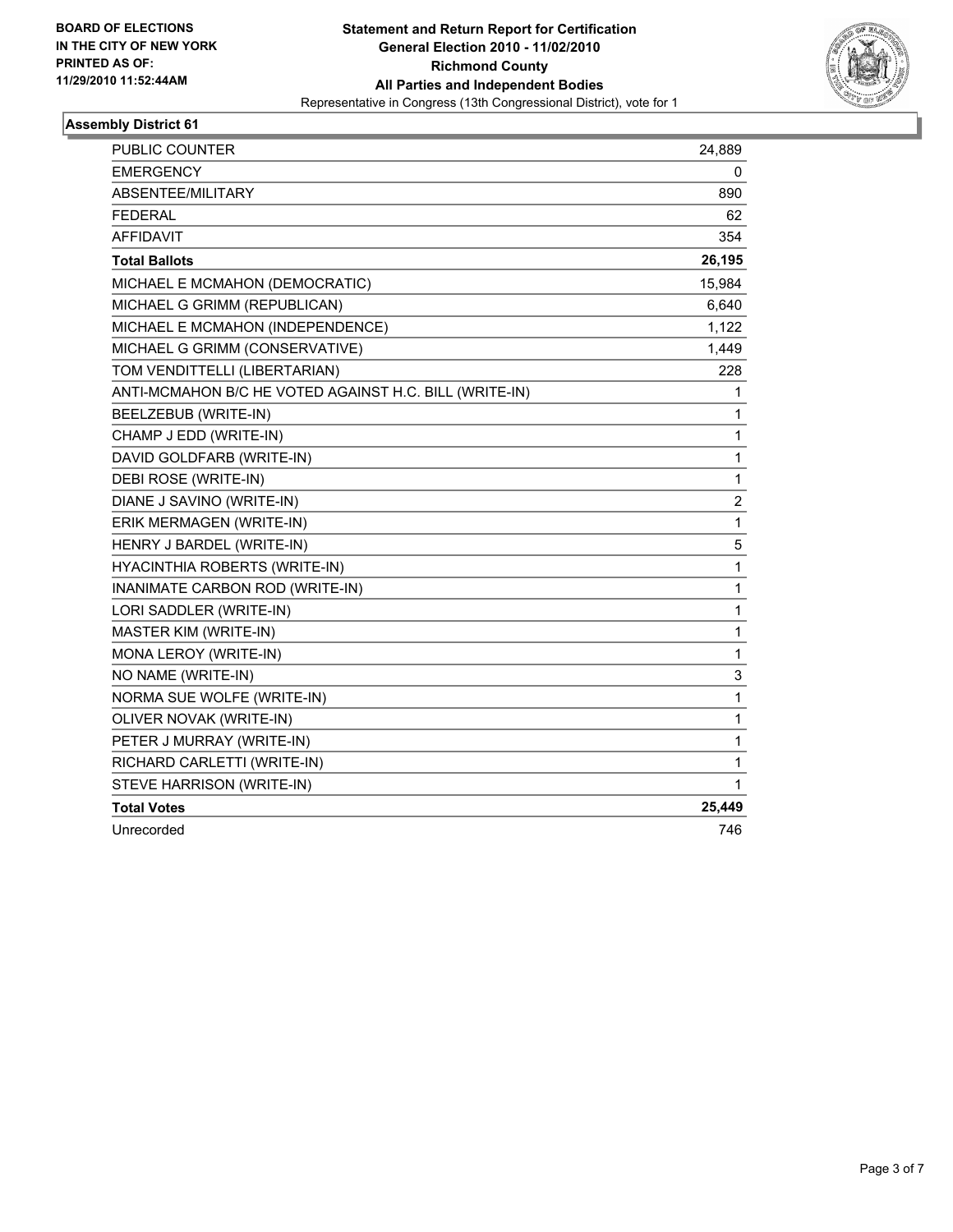

| <b>PUBLIC COUNTER</b>            | 29,387         |
|----------------------------------|----------------|
| <b>EMERGENCY</b>                 | 1              |
| ABSENTEE/MILITARY                | 843            |
| <b>FFDFRAI</b>                   | 35             |
| <b>AFFIDAVIT</b>                 | 222            |
| <b>Total Ballots</b>             | 30,488         |
| MICHAEL E MCMAHON (DEMOCRATIC)   | 8,253          |
| MICHAEL G GRIMM (REPUBLICAN)     | 17,863         |
| MICHAEL E MCMAHON (INDEPENDENCE) | 957            |
| MICHAEL G GRIMM (CONSERVATIVE)   | 2,731          |
| TOM VENDITTELLI (LIBERTARIAN)    | 165            |
| ANTHONY B. WEINER (WRITE-IN)     | 1              |
| <b>GENE RUSSINOFF (WRITE-IN)</b> | $\overline{2}$ |
| HENRY BARDEL (WRITE-IN)          | 1              |
| HENRY J BARDEL (WRITE-IN)        | 3              |
| I SMOKE I VOTE (WRITE-IN)        | 1              |
| JESSE BARNES (WRITE-IN)          | 1              |
| JOHN M SPILLENE (WRITE-IN)       | 1              |
| KATHLEEN KELLY (WRITE-IN)        | 1              |
| MARC LAW (WRITE-IN)              | 1              |
| MICHAEL A ALLEGRETTI (WRITE-IN)  | 1              |
| NO NAME (WRITE-IN)               | 1              |
| PAUL TONKO (WRITE-IN)            | 1              |
| PURPOSELY SKIPPED (WRITE-IN)     | 1              |
| TERESA A. ZERILLI (WRITE-IN)     | 1              |
| WALT DISNEY (WRITE-IN)           | 1              |
| <b>Total Votes</b>               | 29,987         |
| Unrecorded                       | 501            |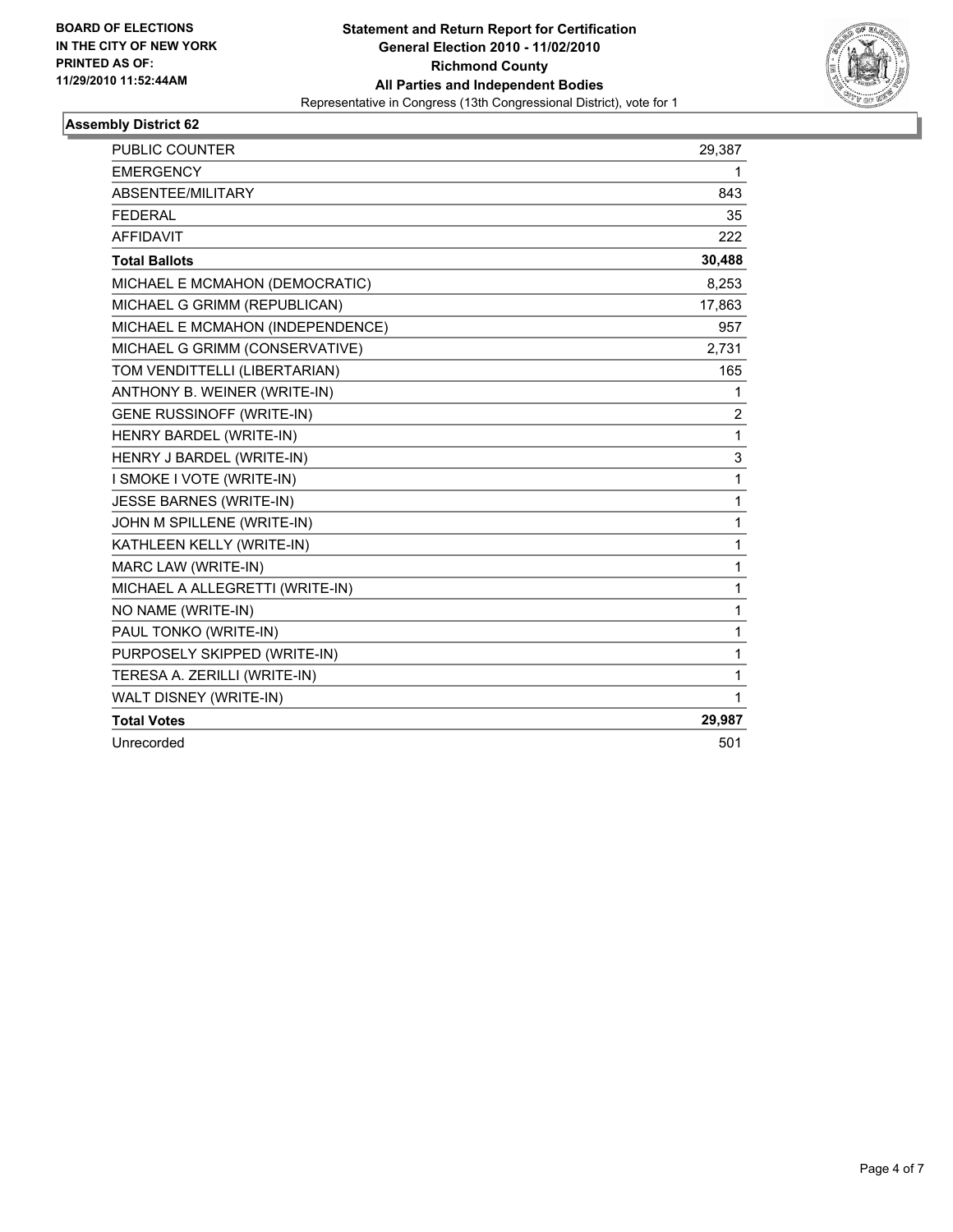

| <b>PUBLIC COUNTER</b>            | 24,048 |
|----------------------------------|--------|
| <b>EMERGENCY</b>                 | 0      |
| ABSENTEE/MILITARY                | 849    |
| <b>FEDERAL</b>                   | 69     |
| <b>AFFIDAVIT</b>                 | 253    |
| <b>Total Ballots</b>             | 25,219 |
| MICHAEL E MCMAHON (DEMOCRATIC)   | 11,225 |
| MICHAEL G GRIMM (REPUBLICAN)     | 10,916 |
| MICHAEL E MCMAHON (INDEPENDENCE) | 819    |
| MICHAEL G GRIMM (CONSERVATIVE)   | 1,531  |
| TOM VENDITTELLI (LIBERTARIAN)    | 173    |
| BILL CLINTON (WRITE-IN)          | 1      |
| <b>BUD FOSTER (WRITE-IN)</b>     | 1      |
| ELVIS ROSARIO (WRITE-IN)         | 1      |
| HENRY J BARDEL (WRITE-IN)        | 4      |
| JAHMEL RIVERA (WRITE-IN)         | 1      |
| JOSEPH PANCILLA (WRITE-IN)       | 1      |
| MICHAEL ALLEGRETTI (WRITE-IN)    | 1      |
| NO NAME (WRITE-IN)               | 3      |
| NONE (WRITE-IN)                  | 1      |
| POPEYE THE SAILOR (WRITE-IN)     | 1      |
| SAL CARRADO (WRITE-IN)           | 1      |
| <b>Total Votes</b>               | 24,680 |
| Unrecorded                       | 539    |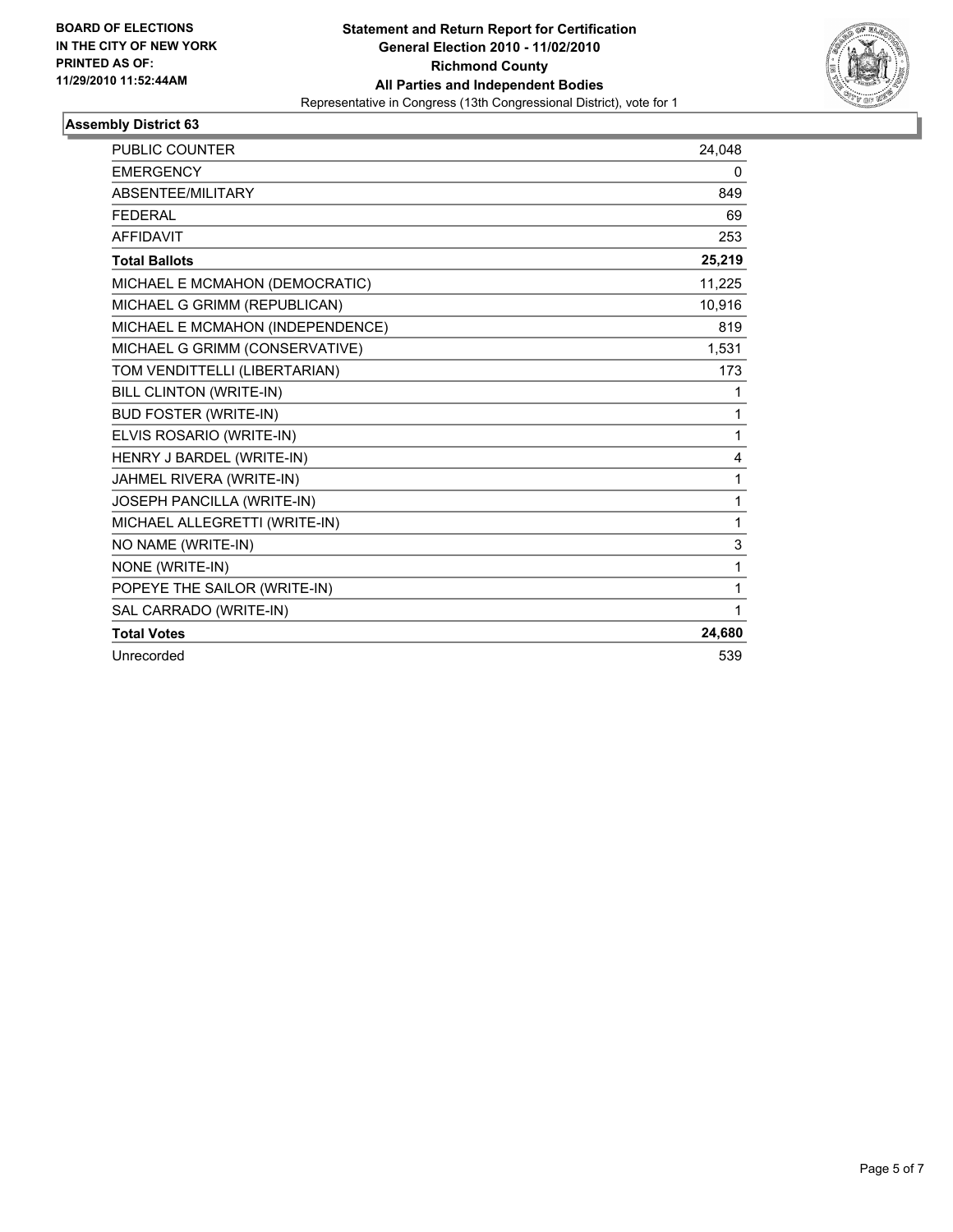

#### **Total for Representative in Congress (13th Congressional District) - Richmond County**

| PUBLIC COUNTER                                         | 94,944       |
|--------------------------------------------------------|--------------|
| <b>EMERGENCY</b>                                       | 1            |
| ABSENTEE/MILITARY                                      | 3,229        |
| <b>FEDERAL</b>                                         | 204          |
| <b>AFFIDAVIT</b>                                       | 990          |
| <b>Total Ballots</b>                                   | 99,368       |
| MICHAEL E MCMAHON (DEMOCRATIC)                         | 41,637       |
| MICHAEL G GRIMM (REPUBLICAN)                           | 44,028       |
| MICHAEL E MCMAHON (INDEPENDENCE)                       | 3,522        |
| MICHAEL G GRIMM (CONSERVATIVE)                         | 7,187        |
| TOM VENDITTELLI (LIBERTARIAN)                          | 691          |
| ANTHONY B. WEINER (WRITE-IN)                           | 1            |
| ANTI-MCMAHON B/C HE VOTED AGAINST H.C. BILL (WRITE-IN) | 1            |
| BEELZEBUB (WRITE-IN)                                   | 1            |
| BILL CLINTON (WRITE-IN)                                | 1            |
| <b>BUD FOSTER (WRITE-IN)</b>                           | 1            |
| CHAMP J EDD (WRITE-IN)                                 | $\mathbf{1}$ |
| CLAR LEMLICH (WRITE-IN)                                | 1            |
| DAVID GOLDFARB (WRITE-IN)                              | 1            |
| DEBI ROSE (WRITE-IN)                                   | 1            |
| DIANE J SAVINO (WRITE-IN)                              | 2            |
| ELAINE BROWER (WRITE-IN)                               | 1            |
| ELIZABETH CAMMARATA (WRITE-IN)                         | $\mathbf{1}$ |
| ELVIS ROSARIO (WRITE-IN)                               | 1            |
| ERIK MERMAGEN (WRITE-IN)                               | 1            |
| GENE RUSSINOFF (WRITE-IN)                              | 2            |
| HENRY BARDEL (WRITE-IN)                                | $\mathbf{1}$ |
| HENRY J BARDEL (WRITE-IN)                              | 12           |
| HYACINTHIA ROBERTS (WRITE-IN)                          | 1            |
| I SMOKE I VOTE (WRITE-IN)                              | 1            |
| INANIMATE CARBON ROD (WRITE-IN)                        | 1            |
| JAHMEL RIVERA (WRITE-IN)                               | $\mathbf 1$  |
| JESSE BARNES (WRITE-IN)                                | 1            |
| JOHN M SPILLENE (WRITE-IN)                             | 1            |
| JOSEPH PANCILLA (WRITE-IN)                             | 1            |
| KATHLEEN KELLY (WRITE-IN)                              | 1            |
| LORI SADDLER (WRITE-IN)                                | 1            |
| MARC LAW (WRITE-IN)                                    | 1            |
| MARIO CUOMO (WRITE-IN)                                 | 1            |
| MASTER KIM (WRITE-IN)                                  | 1            |
| MICHAEL A ALLEGRETTI (WRITE-IN)                        | 1            |
| MICHAEL ALLEGRETTI (WRITE-IN)                          | 1            |
| MICHAEL MOORE (WRITE-IN)                               | 1            |
| MONA LEROY (WRITE-IN)                                  | 1            |
| NO NAME (WRITE-IN)                                     | 7            |
| NONE (WRITE-IN)                                        | 1            |